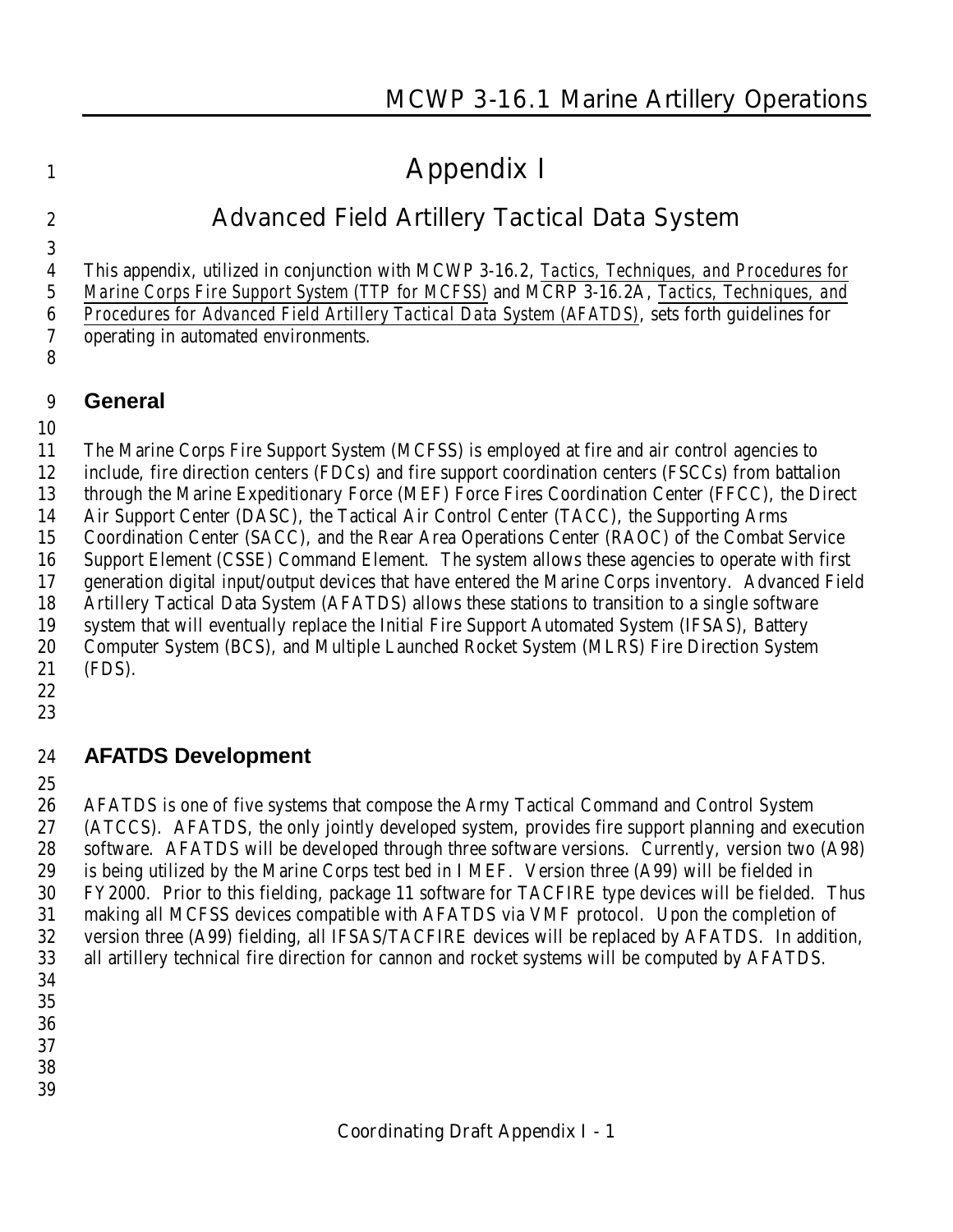#### **Software Premise**

 AFATDS software is developed as a fire support tool. The computer is provided with detailed guidance derived from the staff planning process and the decide-detect-deliver-assess (D3A) targeting methodology. This guidance provides AFATDS with "rules" to utilize during the processing of fire support missions. Through this process the commander and staff can determine the appropriate responses during the period of staff planning. These decisions determined during planning are executed rapidly by AFATDS during the periods of intense activity that characterize modern maneuver warfighting. Failure to provide adequate pre-planned guidance will prevent the system from executing according to commander's intent.

 

### **Guidance Management**

 Incoming fire missions and fire plan targets are validated by guidance entered at each fire support and fire direction echelon. To ensure rapid and efficient attack of targets and fire plan scheduling, this guidance data must be managed. 

 **a. Guidance Messages**. There are several guidance windows that must be maintained in order to manage the fire support system. The following are several but not all inclusive of guidance windows that must be managed:

- 23 Target Selection Standards
- HVT List
- Target Management Matrix
- Mission Prioritization
- System Tasks
- 28 Fire Support Attack Parameters
- Munitions Restrictions

 **b. Responsibility**. The responsibility for creating and disseminating guidance is an intrinsic element of command and thus resides with the force commander. 

**(1) Prior to Establishment of the Landing Force Ashore**. Prior to establishment of the landing force ashore, the MAGTF FFCC creates guidance in accordance with the CATF and CLF's intent, orders, and verbal direction. This guidance is transmitted to the LFOC and subordinate FSCCs and fire support assets controlled by the MAGTF FFCC.

**(2) After Establishment of the Landing Force Ashore**. After establishment of the landing force ashore, the GCE FSCC modifies his guidance in accordance with the CLF and GCE commander's intent, orders, and verbal direction. This guidance is transmitted to the LFOC (afloat) and subordinate FSCCs, FDCs, and fire support assets.

#### **Coordinating Draft Appendix I - 2**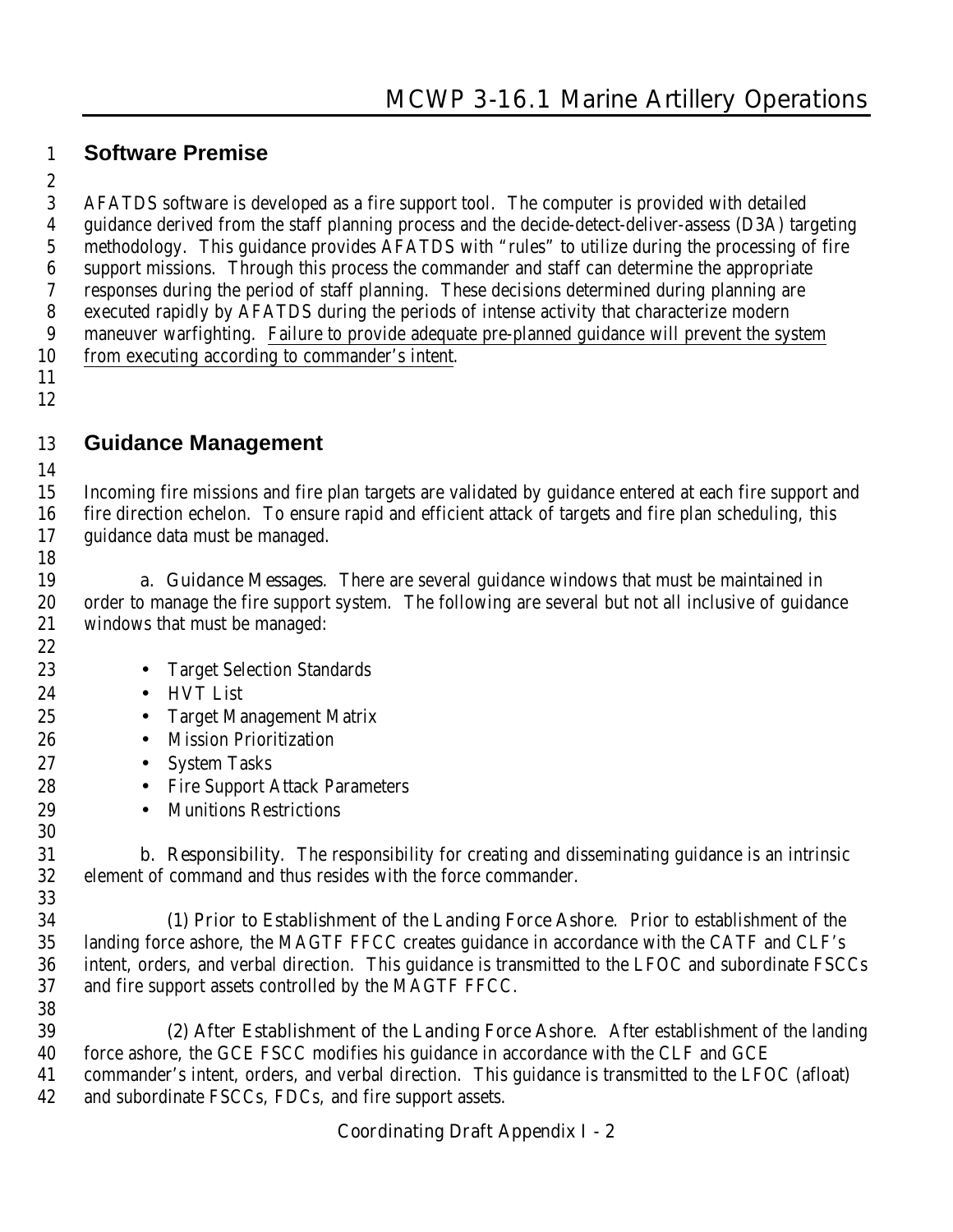**(3) Changes to Disseminated Guidance**. Changes to guidance disseminated by higher echelons is necessary to allow AFATDS to perform the functions of differing echelons and roles. 

# **Fire Mission Processing**

 Fire mission processing is a key function of the fire support system. AFATDS uses guidance's, task organization, and received mission information to select the appropriate fire support asset, and to route the fire mission to the appropriate Operational Facility (OPFACS). Processing through multiple OPFACS is usually required to move the mission from the requester to the shooter. The processing and route may be transparent to some of the OPFACS depending upon intervention criteria. 

# **Intervention Criteria**

 **a.** AFATDS possesses the ability to use database information to automatically process, coordinate, and possibly deny fire missions without operator intervention. Intervention criteria allow operators to stop the automatic processing under given conditions for the purpose of review and alterations. Intervention criteria are comprised of a set of rules that govern this interruption of the automatic fire mission process. An almost endless number of intervention rules can be established. Each rule is built around the following six categories of mission information.

- 
- 24 Battle Area
- Attack Option
- Mission Precedence
- Target Type
- Filters
- Analysis Result
- 

**NOTE**: These six criteria may be set in any combination to create a single rule. Multiple rules may be constructed.

 **b. Default Setup**. When the database is initially constructed, a single default rule is incorporated that causes all fire missions to be subject to intervention. **Deleting this rule causes all fire missions to process automatically**. Missions assigned for attack by ATACMS are automatically displayed for operator intervention without regard to operator established intervention cirteria.

 **c. Tracking Fire Missions**. When a fire mission is processed without any intervention, each OPFAC can maintain situational awareness of active missions in two ways. 

#### **Coordinating Draft Appendix I - 3**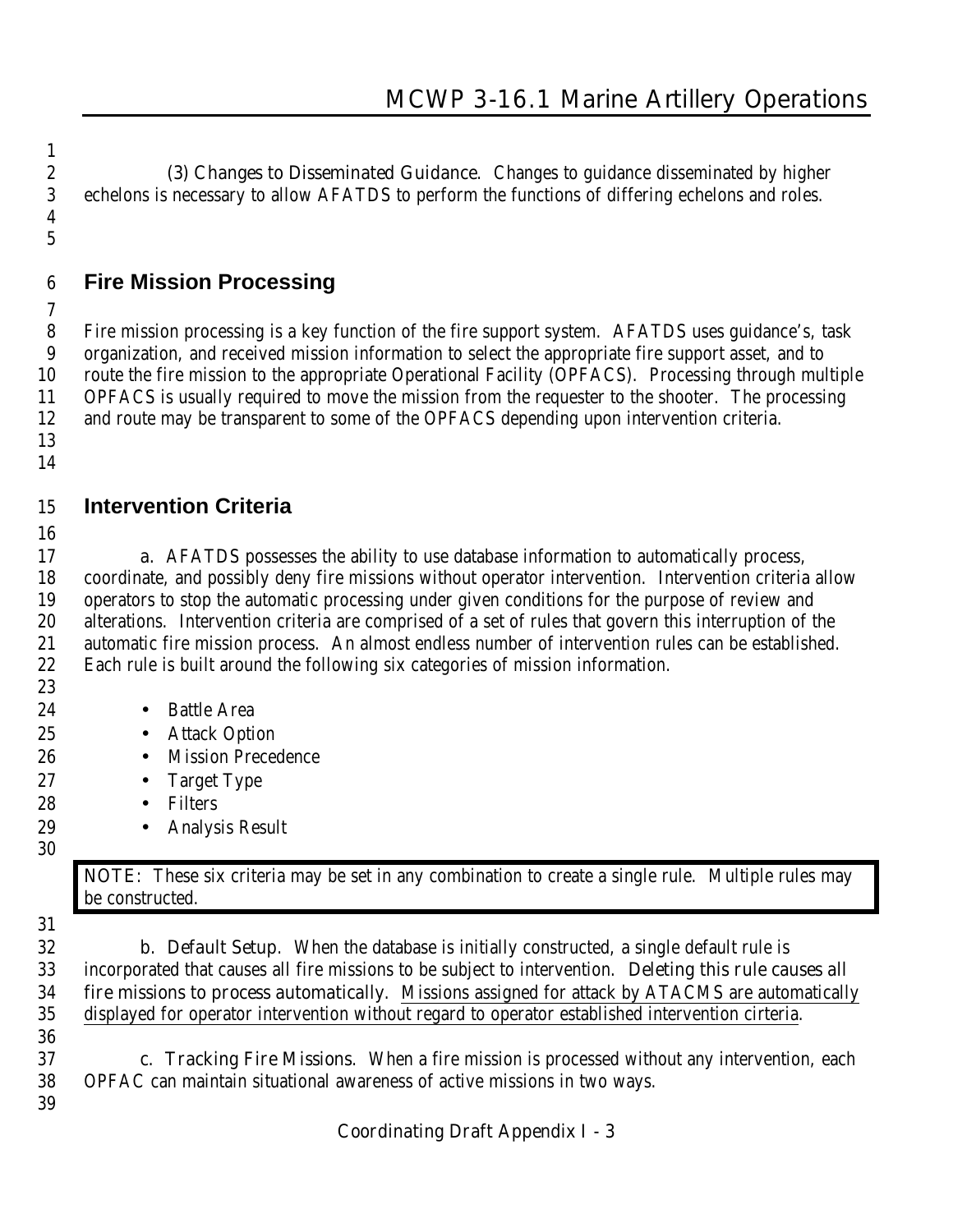| $\mathbf{1}$<br>$\sqrt{2}$<br>3 | (1) Active fire missions can be displayed on an overlay. This will cause any received fire<br>mission, regardless of intervention criteria, to appear on the screen of the SHRD as a bold target<br>symbol. The operator can ascertain information about the target by clicking the symbol that appears. |
|---------------------------------|----------------------------------------------------------------------------------------------------------------------------------------------------------------------------------------------------------------------------------------------------------------------------------------------------------|
| $\boldsymbol{4}$                |                                                                                                                                                                                                                                                                                                          |
| $\overline{5}$                  | (2) All fire missions that are received are placed in the active target list until the mission is                                                                                                                                                                                                        |
| $\boldsymbol{6}$                | ended by the receipt of a mission fired report. At any time the operator can display mission                                                                                                                                                                                                             |
| $\boldsymbol{7}$                | information for any target.                                                                                                                                                                                                                                                                              |
| $\boldsymbol{8}$                |                                                                                                                                                                                                                                                                                                          |
| 9                               | (3) Each of the methods above allows the operator to display the target status window. The                                                                                                                                                                                                               |
| 10<br>11                        | status window displays all fire mission messages received or transmitted for the mission in question.                                                                                                                                                                                                    |
| 12                              | The status of the mission can also be requested or traced to obtain the current status of the mission at<br>every station involved.                                                                                                                                                                      |
| 13                              |                                                                                                                                                                                                                                                                                                          |
| 14                              | (4) Fire requests and fire orders may be printed when they are received and/or transmitted.                                                                                                                                                                                                              |
| 15                              | This is accomplished by making entries in the CONFIGURE PRINTING SETUP. This function is                                                                                                                                                                                                                 |
| 16                              | accessed by selecting ALERTS & MESSAGES, MESSAGES, and CONFIGURE PRINTING                                                                                                                                                                                                                                |
| 17                              | <b>SETUP.</b>                                                                                                                                                                                                                                                                                            |
| 18                              |                                                                                                                                                                                                                                                                                                          |
| 19                              | <b>d. Intervention by OPFAC.</b> The following are recommended employment of intervention                                                                                                                                                                                                                |
| 20                              | criteria:                                                                                                                                                                                                                                                                                                |
| 21                              |                                                                                                                                                                                                                                                                                                          |
| 22                              | (1) Battalion FSCC                                                                                                                                                                                                                                                                                       |
| 23                              |                                                                                                                                                                                                                                                                                                          |
| 24                              | Denied missions.                                                                                                                                                                                                                                                                                         |
| 25                              | Air and NSFS missions if these assets are available to the battalion FSCC.                                                                                                                                                                                                                               |
| 26                              |                                                                                                                                                                                                                                                                                                          |
| 27                              | (2) Regimental FSCC                                                                                                                                                                                                                                                                                      |
| 28                              |                                                                                                                                                                                                                                                                                                          |
| 29                              | Denied missions.                                                                                                                                                                                                                                                                                         |
| 30                              | Any other rules dictated by the FSC.                                                                                                                                                                                                                                                                     |
| 31                              |                                                                                                                                                                                                                                                                                                          |
| 32<br>33                        | (3) Division FSCC                                                                                                                                                                                                                                                                                        |
| 34                              | Denied missions.                                                                                                                                                                                                                                                                                         |
| 35                              | All fire missions in the rear battle area.                                                                                                                                                                                                                                                               |
| 36                              | All fire missions in the deep battle area.                                                                                                                                                                                                                                                               |
| 37                              | All air missions.                                                                                                                                                                                                                                                                                        |
| 38                              |                                                                                                                                                                                                                                                                                                          |
| 39                              | (4) Battalion FDC - All missions.                                                                                                                                                                                                                                                                        |
| 40                              |                                                                                                                                                                                                                                                                                                          |
| 41                              | (5) Regimental $FDC - All$ fire missions.                                                                                                                                                                                                                                                                |
| 42                              |                                                                                                                                                                                                                                                                                                          |
| 43                              |                                                                                                                                                                                                                                                                                                          |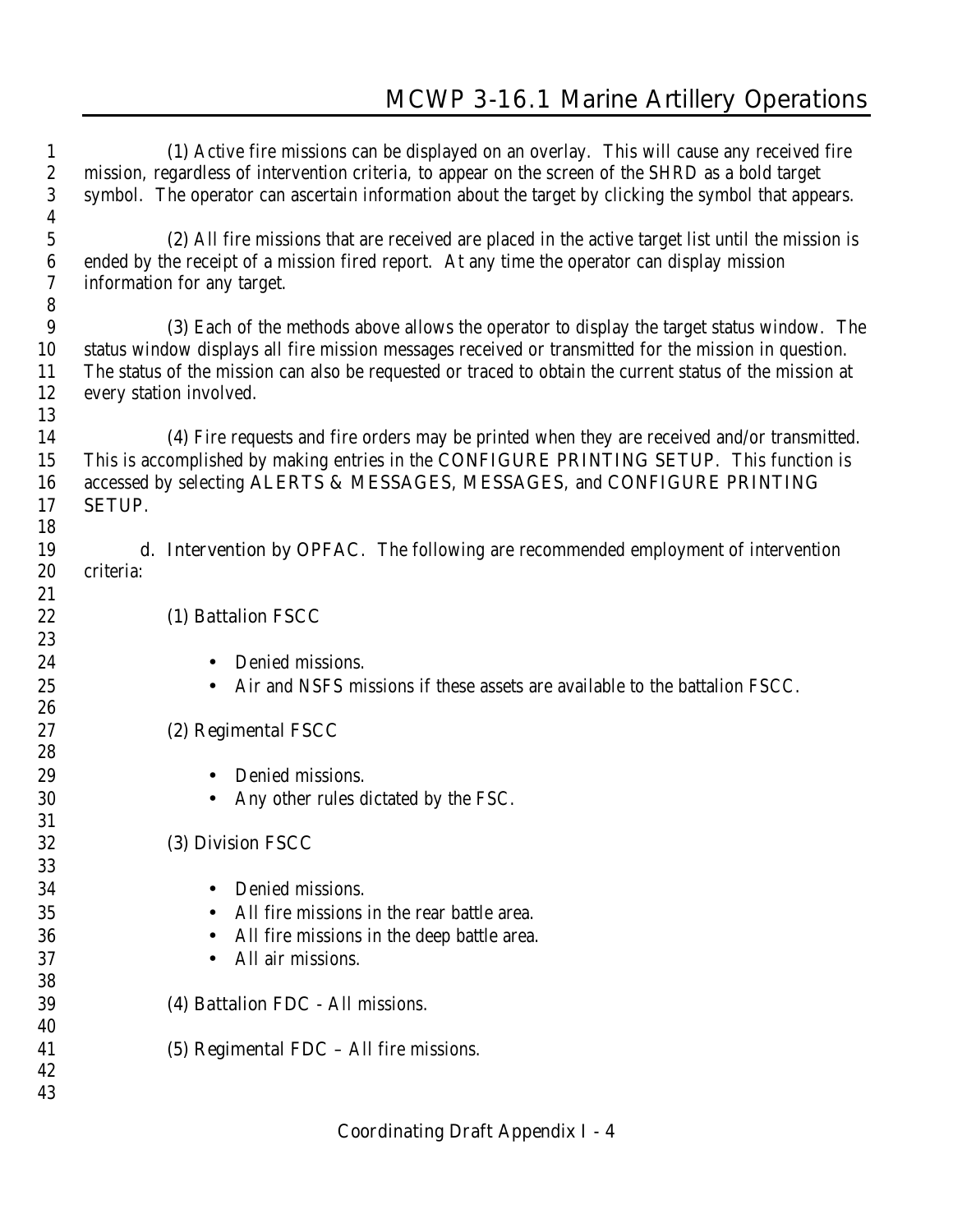#### **Attack Analysis**

 During attack analysis, AFATDS considers various parameters of a given fire mission (mission type, observer request, target location, etc.), the guidance that is in effect, the allocated attack units available, FSCMs, and attack option ranking criteria to develop attack options to achieve defeat criteria of the target. There are only three levels of attack analysis in AFATDS.

 **a. FS System Attack Analysis**. System attack analysis allows an FSCC to perform attack analysis only to the level of detail necessary to select an FS system and transmit the mission to the appropriate agency for further processing. When performing FS system attack analysis, no detailed information (locations of firing units, munitions status, etc.) is required. In order to use FS system attack analysis correctly, the FS attack parameters window must be filled out. Generally, this level of attack analysis will be used only at the higher level FSCCs, such as MEF FFCC.

 **b. Unit Attack Analysis**. Unit attack analysis allows an OPFAC to conduct more detailed attack analysis using "rollup" unit information. This level of attack analysis would normally be used in higher level artillery FDCs/FA CPs. Fire units directly supporting or commanded by the OPFAC performing the analysis are analyzed using unit data (location, munitions capabilities, operational status, etc.) to determine if they can attack the target. Fire units that have an intermediate FDC between them and the OPFAC are not analyzed in detail. They are analyzed using the "rollup" data contained in the unit subordinate information window. In order for unit attack analysis to be used correctly, the status for subordinate units must have been transmitted to the OPFAC.

 **c. Detailed Attack Analysis**. Detailed attack analysis allows an OPFAC to determine and evaluate all individual fire units (as well as collective groupings of fire units for massing) against a given target. This method uses all the unit data (munitions, operational status, location, etc.) to determine a solution for the target. This method is available for all OPFACs, but is generally used at the lower echelon, such as regiment and below, FDCs, and FSCCs. 

### **Fire Mission Routing**

 Fire missions are routed through OPFACS to allow the selection of the optimum fire support asset, to provide a conduit for coordination and to increase situational awareness. The routing of the mission depends on the source, however the central hub of fire support is the FSCC. 

 **a. Options**. AFATDS classifies whether or not a selected fire support asset is a capable option to engage a target into four categories.

- 
- **Green Option**. The asset is a capable option and no coordination is required.
- **Yellow Option**. The asset is a capable option but coordination is required.
- **Red Option**. Attack options do exist but there are restrictions that prevent that asset from being capable of firing the mission.

#### **Coordinating Draft Appendix I - 5**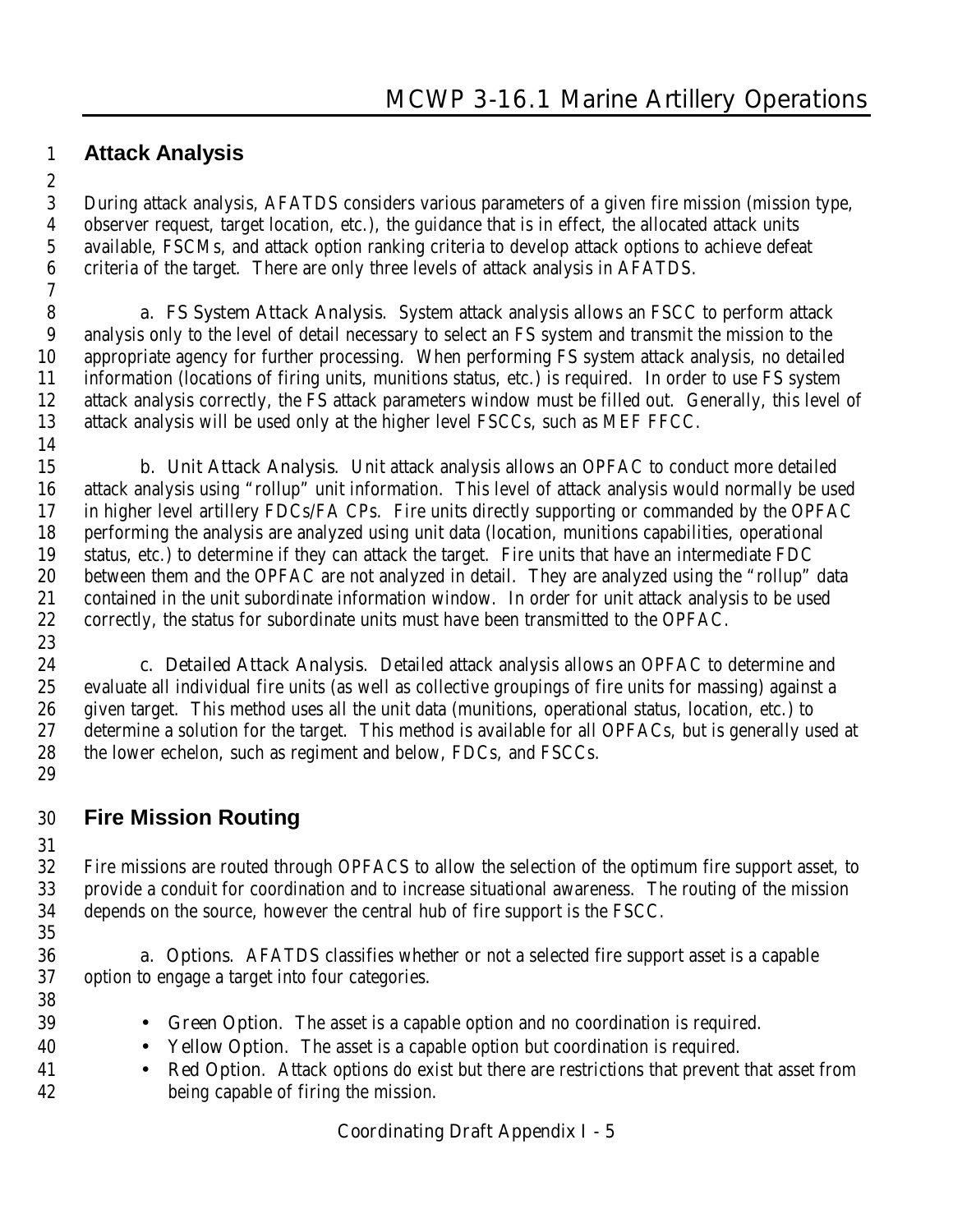**1** • **Black Option**. No attack options exist for that FS system (i.e., the unit does not have any firing units in support).

**NOTE**: In order to determine the restrictions of a RED option, open the ATTACK OPTIONS window from the menu bar of the mission window. A series of icons (ammunition, range, achievable effects, etc.) will display illustrating whether or not each of these passed or failed.

 **b**. **Battalion FSCC**. Fire missions that are requested by an artillery or mortar observer are transmitted to the battalion FSCC. The observer unit information must indicate that the battalion FSCC that the observer reports to is both the command and supported unit (COMMAND UNIT ID and SUPPORTED UNIT ID in the GENERAL UNIT INFORMATION window for the observer). The battalion FSCC normally possesses only organic mortars with which to engage the target. Regardless, the battalion FSCC computer will consider only those fire support assets that are commanded by or support the battalion FSCC. If the mission is recommended for denial or processing to an AIR or NSFS asset; the mission appears in the intervention window and remains there until the operator takes action. If the battalion's organic mortars cannot adequately service the target, artillery, air, and NSFS (when air and NSFS are held at a higher FSCC) may be selected. These missions are transmitted to the regimental FSCC because the battalion FSCC has entered the regimental FSCC name in the fields of the SYSTEM ATTACK PARAMETERS window as the agency to route missions. The mission may be resolved in a number of ways. 

**(1) Coordination Requests**. Coordination requests are transmitted to the agencies responsible for violated boundaries or FSCMs. The transmitting computer will wait until the mission is approved to transmit the fire request to the regimental FSCC. 

**(2) Mission Denied**. The mission may be denied either by failures of guidance or denial from an agency from which coordination was requested. The operator at the battalion FSCC may reprocess the mission.

**(3) Missions that do not Require Coordination**. The missions are transmitted to the regimental FSCC.

**(4) Missions Requiring Coordination with Electronic Warfare Assets**. Missions requiring coordination with electronic warfare assets (as indicated by guidance) will transmit a request for coordination to the IEW agency listed in the MISSION ROUTING INFO window. Denial or approval will cause the mission to process as if coordination from another FSCC was required.

**(5) No Solution**. AFATDS may not be able to determine a solution. In this event the AFATDS recommends "Denied, no capable option." The operator can select UNSUPPORTABLE causing the mission to be transmitted to the regimental FSCC (the battalion's support unit ID) for re- evaluation of fire support engagement. 

**(6) Override**. The operator can override AFATDS' solution and transmit any solution to any station.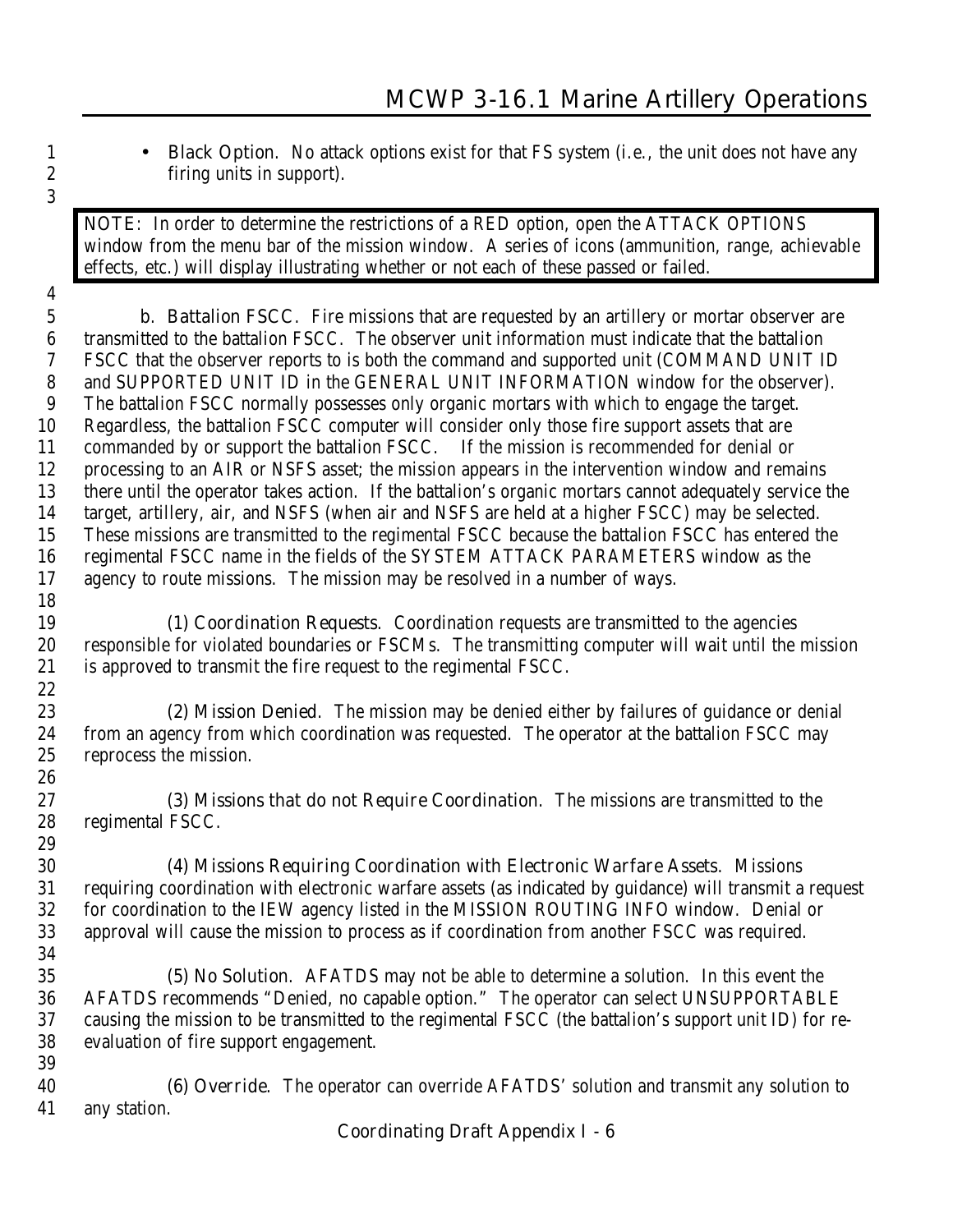| $\mathbf{1}$     |                                                                                                         |
|------------------|---------------------------------------------------------------------------------------------------------|
|                  | NOTE: Overriding and transmitting a RED option does not allow the automatic routing of FO<br>commands.  |
| $\boldsymbol{2}$ |                                                                                                         |
| 3                | c. Regimental FSCC. The regimental FSCC processes the mission and intervenes only on                    |
| $\boldsymbol{4}$ | denied missions. The mission may not be assigned to the same asset as predicted by the battalion        |
| $\bf 5$          | FSCC if the guidance at the regiment differs from those at the battalion. The mission may be:           |
| 6                |                                                                                                         |
| 7                | (1) Transmitted to any fire support asset that the regimental FSCC commands. If                         |
| ${\bf 8}$        | additional coordination is required, these requests are routed prior to transmitting the mission to the |
| 9                | fire support asset.                                                                                     |
| 10               |                                                                                                         |
| 11               | (2) Unsupportable. The mission may be determined unsupportable. The operator can                        |
| 12               | then transmit the mission, due to supported unit ID, to the division FSCC.                              |
| 13               |                                                                                                         |
| 14               | (3) Override. The operator can override the computer solution and transmit any solution                 |
| 15               | to any station.                                                                                         |
| 16               |                                                                                                         |
| 17               | <b>d. Battalion FDC.</b> The battalion FDC processes the mission to subordinate battery FDCs.           |
| 18               | The battalion FDC always performs detailed attack analysis due to software default. Though several      |
| 19               | options may be available to the battalion FDC, one of three possible solutions will be selected by the  |
| 20               | battalion FDC.                                                                                          |
| 21               |                                                                                                         |
| 22               | (1) The fire mission can be passed to the firing unit(s) selected by AFATDS.                            |
| 23               |                                                                                                         |
| 24               | (2) The fire mission can be transmitted to any subordinate or reinforcing unit regardless of            |
| 25               | the option AFATDS selected.                                                                             |
| 26               |                                                                                                         |
| 27               | (3) Unsupportable. The mission can be returned to the regimental FSCC as                                |
| 28               | unsupportable. This option should not be required if the regimental FSCC is in detailed attack          |
| 29               | analysis. However, if unsupportable is selected, the mission is returned to the regimental FSCC,        |
| 30               | reprocessed, and most likely transmitted to the division FSCC as unsupportable. This is AFTADS'         |
| 31               | method of "request for reinforcing fires." Since the fire mission may be received again by the          |
| $32\,$           | battalion FDC as part of a massed fire mission solution from the regimental FDC, any mission that is    |
| 33               | returned to the regimental FDC as unsupportable is immediately manually deleted from the active fire    |
| 34               | target list by the battalion FDC.                                                                       |
| 35               |                                                                                                         |
| 36               | (4) Fire missions will never be denied at the battalion FDC.                                            |
| 37               |                                                                                                         |
| 38               | <b>e. Division FSCC.</b> The division FSCC processes fire missions received but seldom                  |
| 39               | intervenes. NSFS missions are printed and handed off to the representative of this asset (unless        |
| 40               | automated communications are available to these units). Artillery missions are passed to the            |
|                  |                                                                                                         |